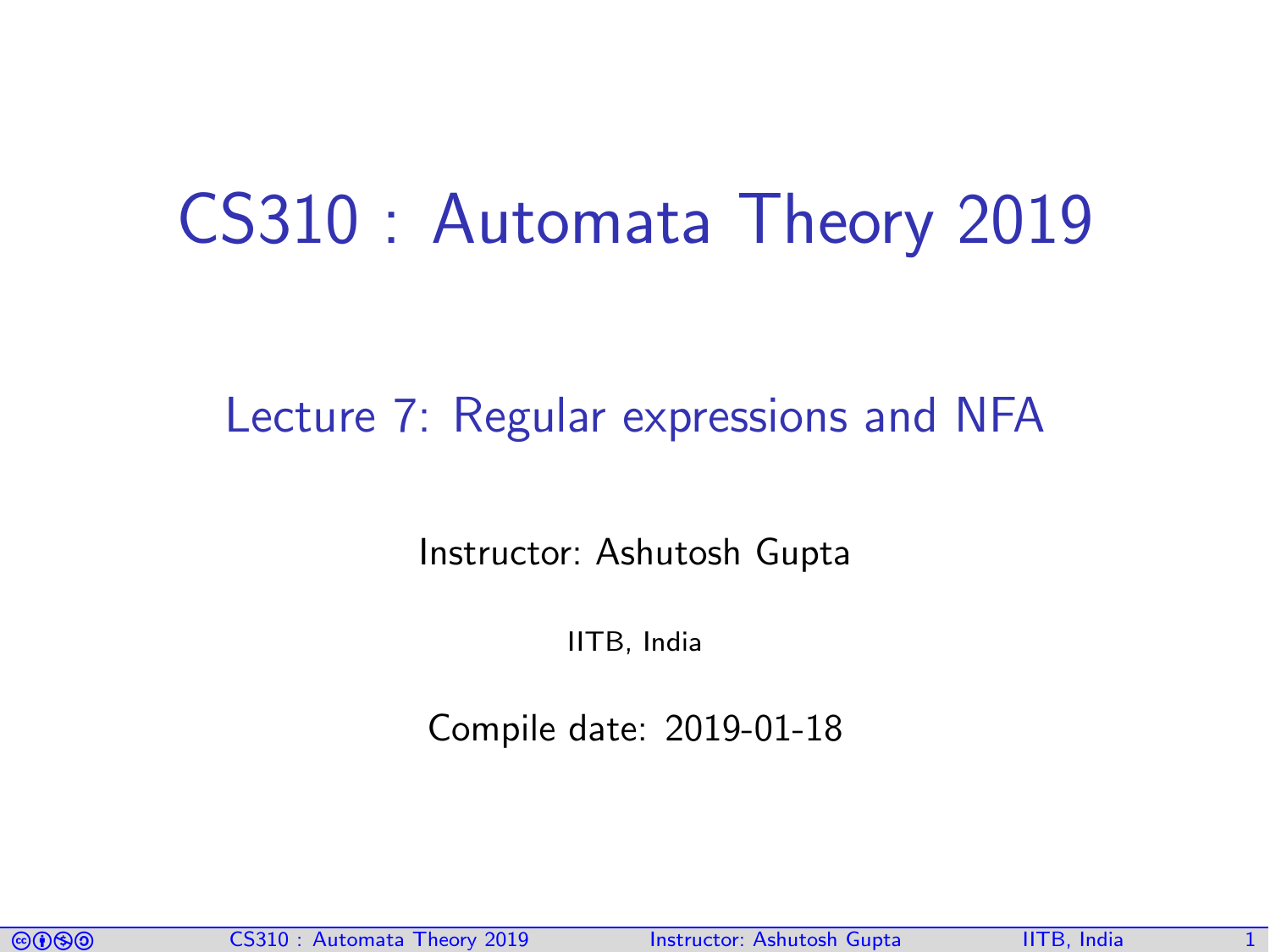## <span id="page-1-0"></span>Topic 7.1

 $RE = RL$ 

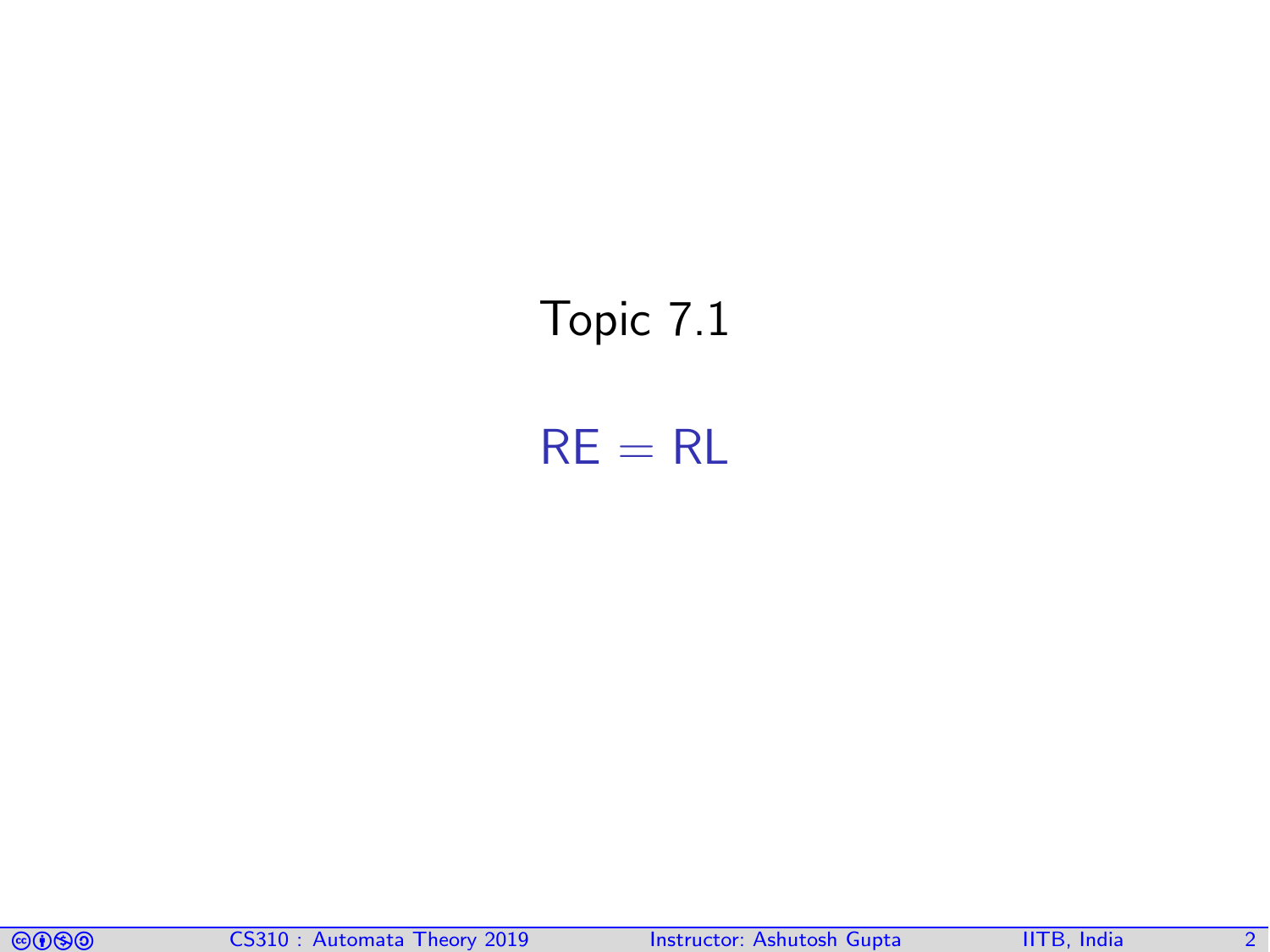So far we have defined two classes of languages

- $\blacktriangleright$  Regular languages
- $\blacktriangleright$  Regular expressions
- Are they same?

Commentary: As the name suggests they are same!

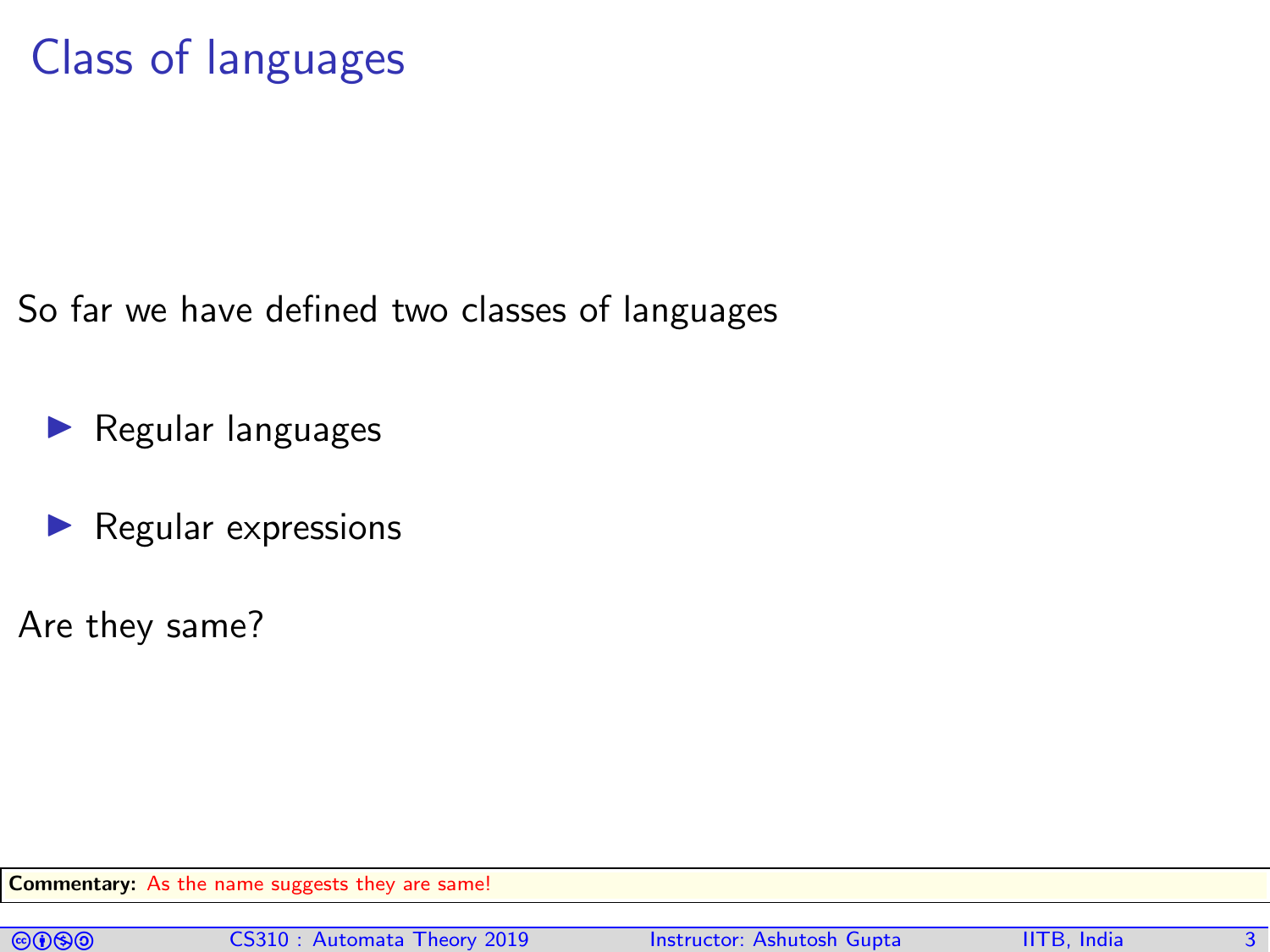### Language class equivalences



 $RE = Regular$  expression

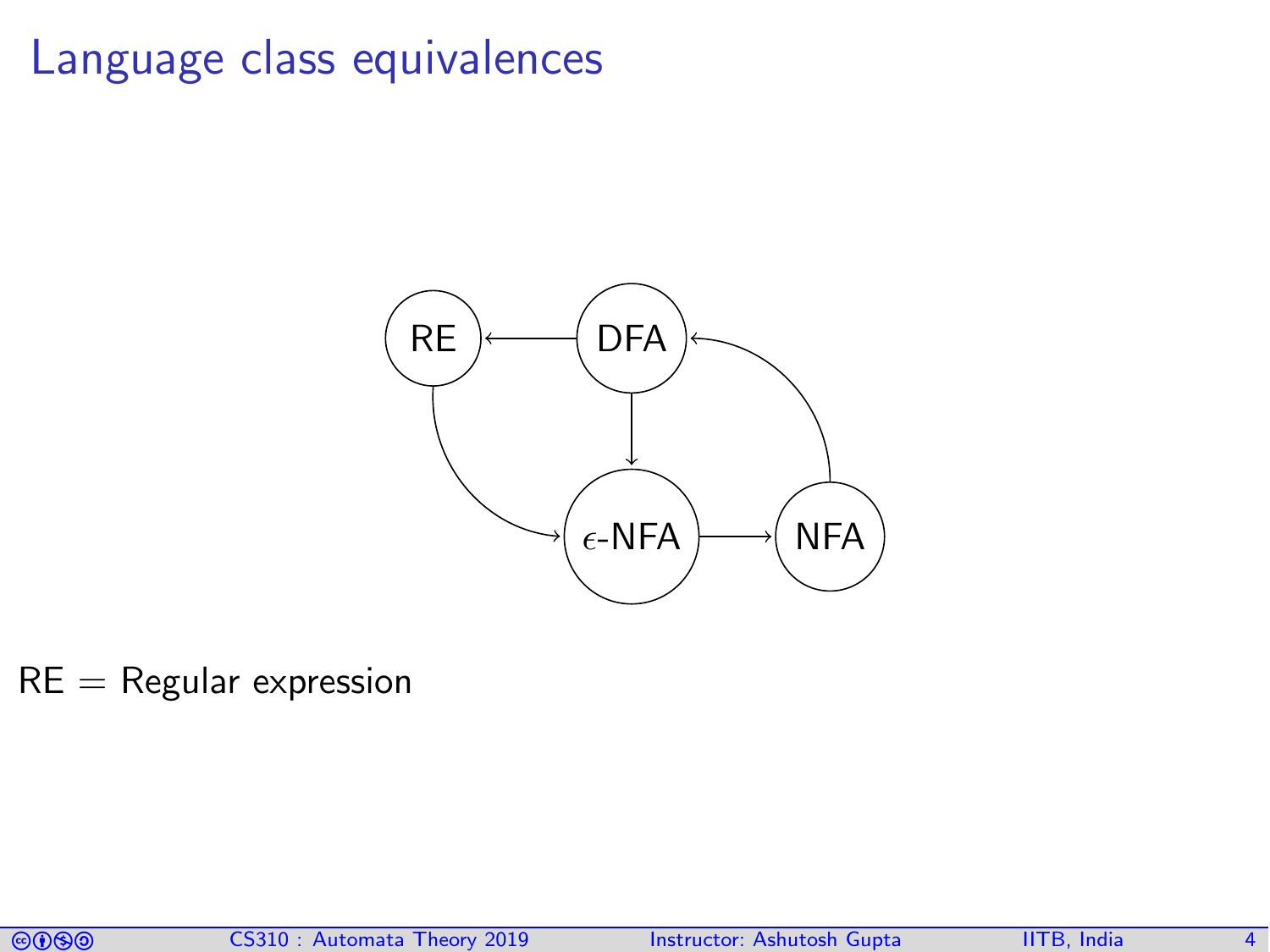### Topic 7.2

### <span id="page-4-0"></span>[DFA to regular expressions](#page-4-0)

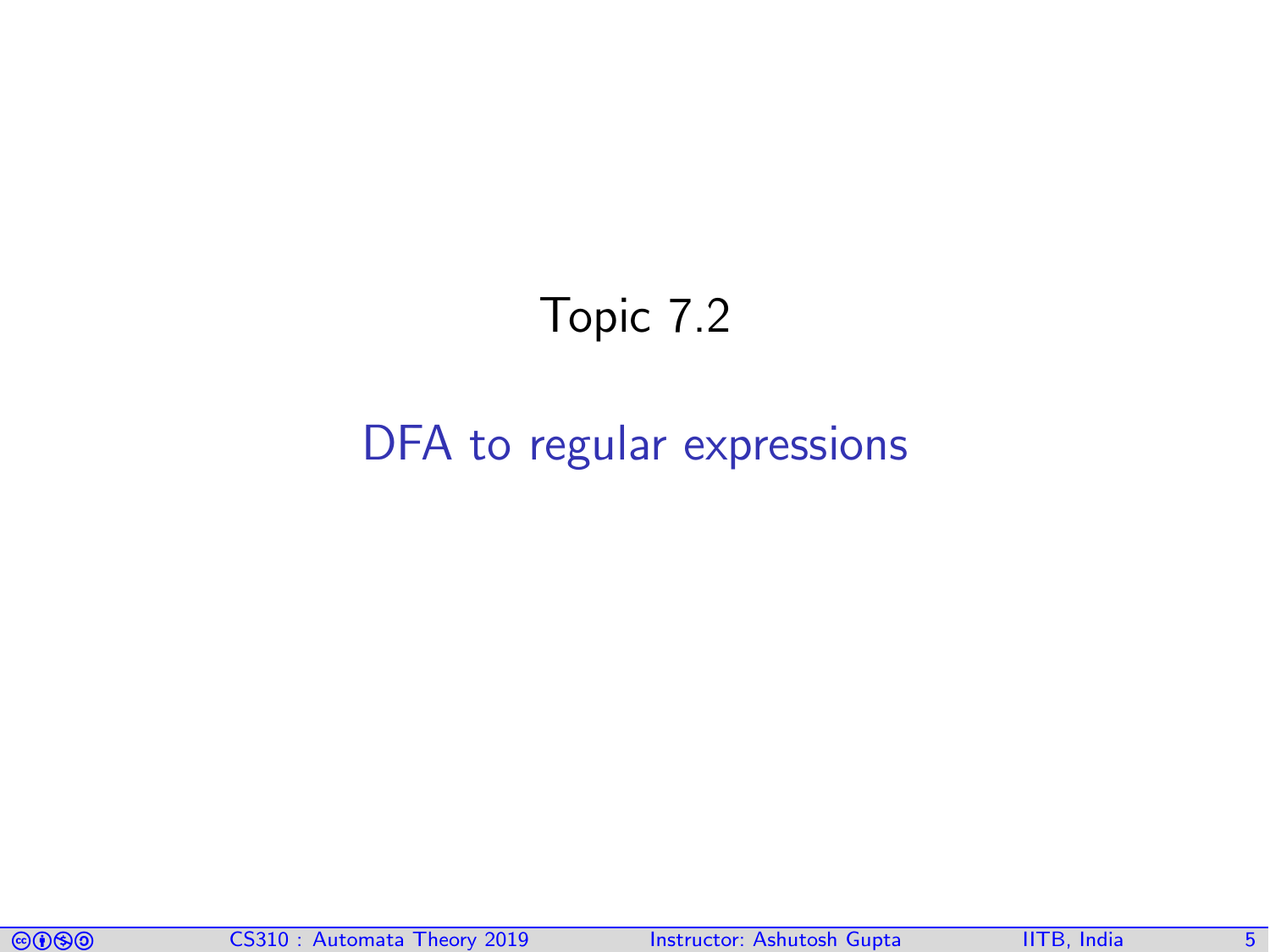#### Theorem 7.1

Let  $A = (Q, \Sigma, \delta, q_0, F)$  be a DFA, then there is an RE R such that  $L(R) = L(A)$ .

### Proof.

Let us assign states in  $Q = \{q_1, ..., q_n\}$  an arbitrary order, where  $q_0 = q_1$  and

 $q_1 < ... < q_n$ .

Each path on a DFA corresponds to a word.

We will incrementally consider longer and longer paths.

Commentary: For notational convenience, we have declared that  $q_0$  is  $q_1$  state.

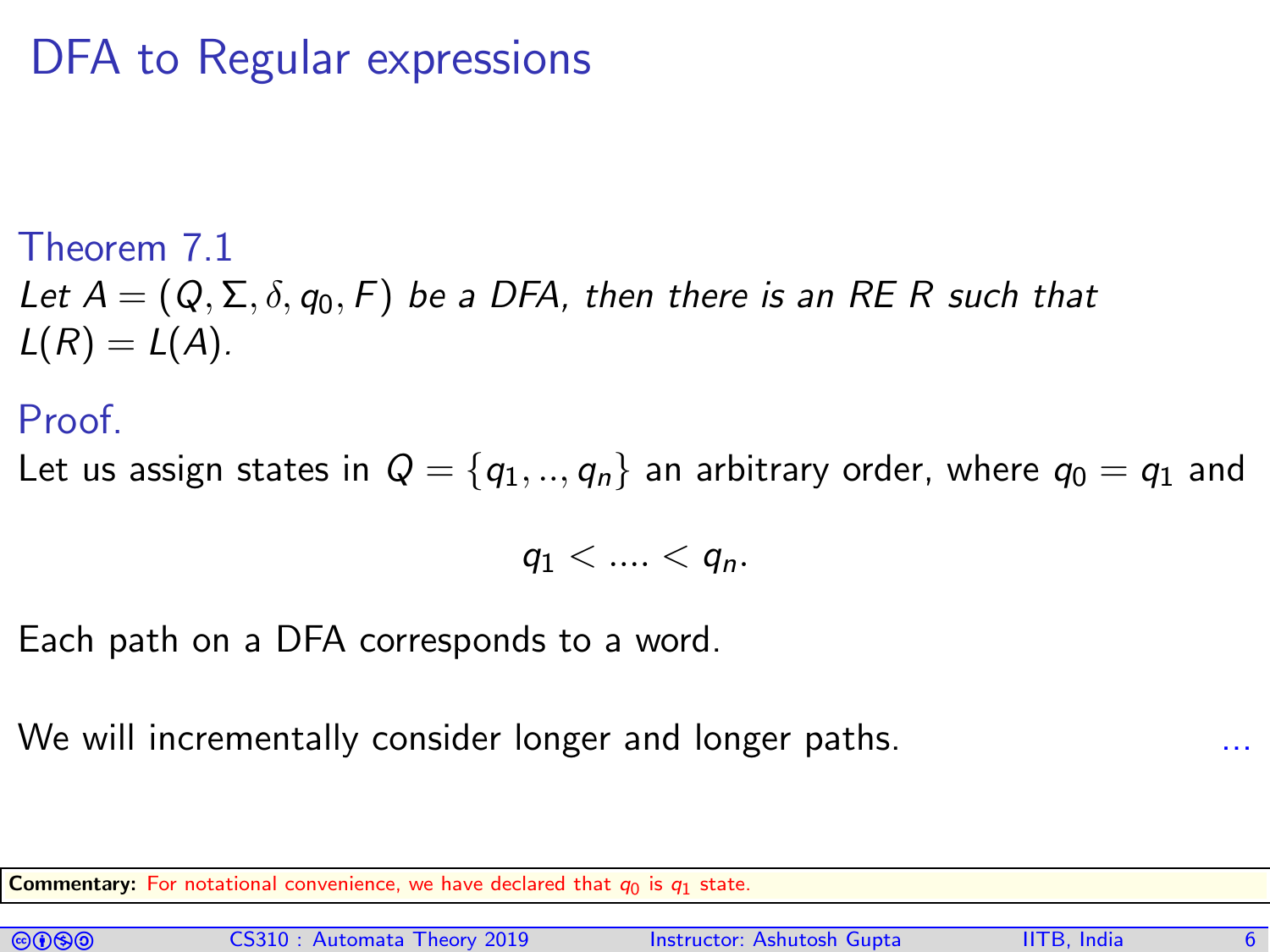- Proof(contd.)
- Let us define the following set of paths.

 $p(i, j, k) \triangleq$  the set of paths from  $q_i$  to  $q_j$  that do not have intermediate states that are greater than  $q_k$ .

$$
\begin{array}{c}\n\leq q_k \\
\hline\nq\n\end{array}
$$

Note that  $q_i$  and  $q_i$  need not be smaller than  $q_k$ .

Let  $R(i, j, k)$  be the regular expression that defines the set of words along the paths in  $p(i, j, k)$ .

- Exercise 7.1
- a. What length of paths are in  $p(i, j, 0)$ ?
- **b.** What kind of paths are in  $p(i, j, 1)$ ?<br>©0©© CS310 : Automata Theory 2019 Instructor: [Ashutosh Gupta](http://www.cse.iitb.ac.in/~akg/) IITB, India 7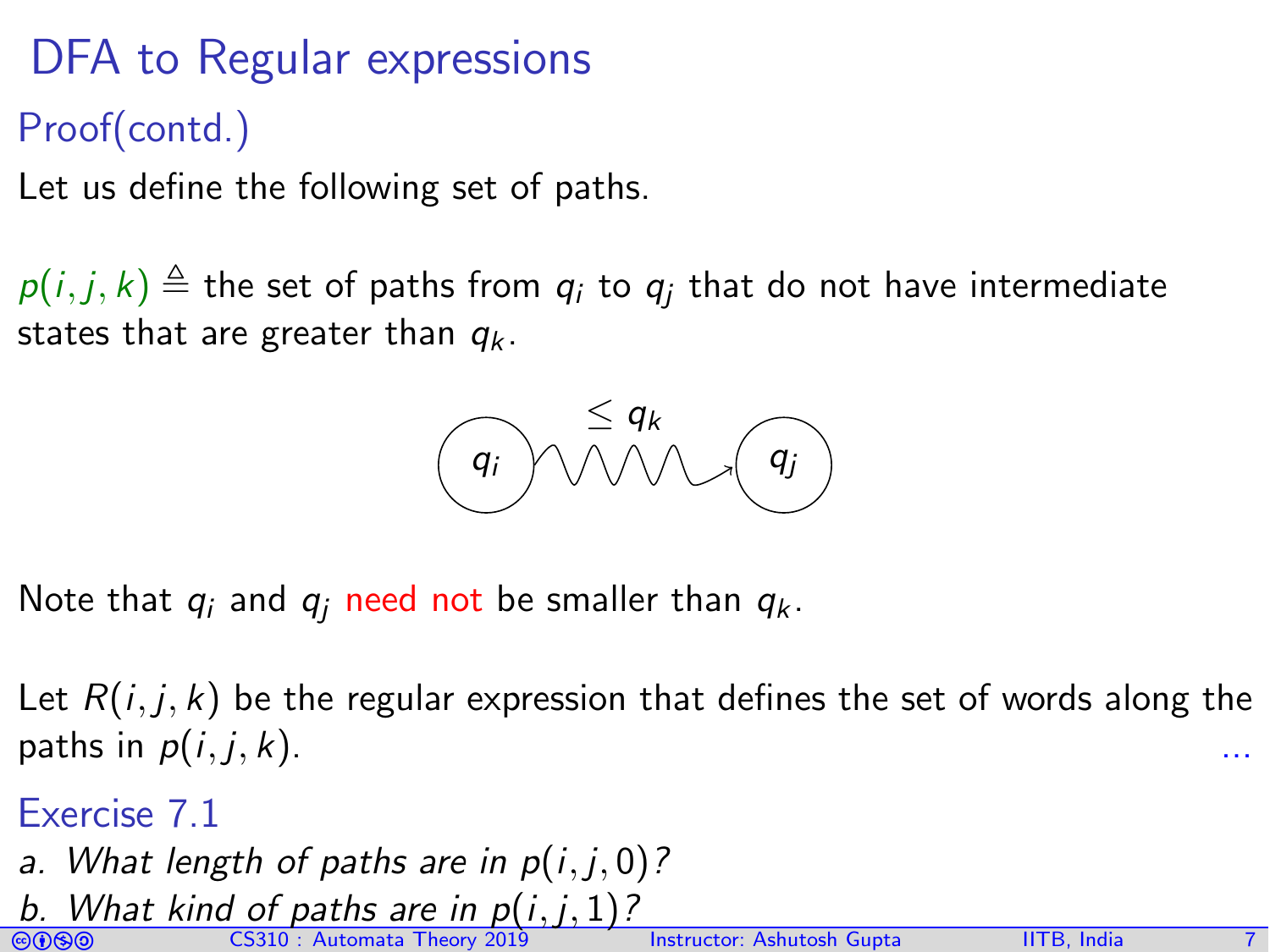Proof(contd.)

Let us define  $R(i, j, k)$  by induction over k.

base case:

Let  $\{a_1,...,a_r\}=\{a|\delta(q_i,a)=q_j\}$ , i. e., letters that take  $q_i$  to  $q_j$ .

$$
R(i, j, 0) \triangleq \begin{cases} a_1 + ... + a_r & i \neq j \\ a_1 + ... + a_r + \epsilon & \text{otherwise} \end{cases}
$$
  

$$
\underbrace{a_1}_{a_r} \qquad \qquad \text{if } i = j, \text{ empty string is} \text{ also a possibility.}
$$



...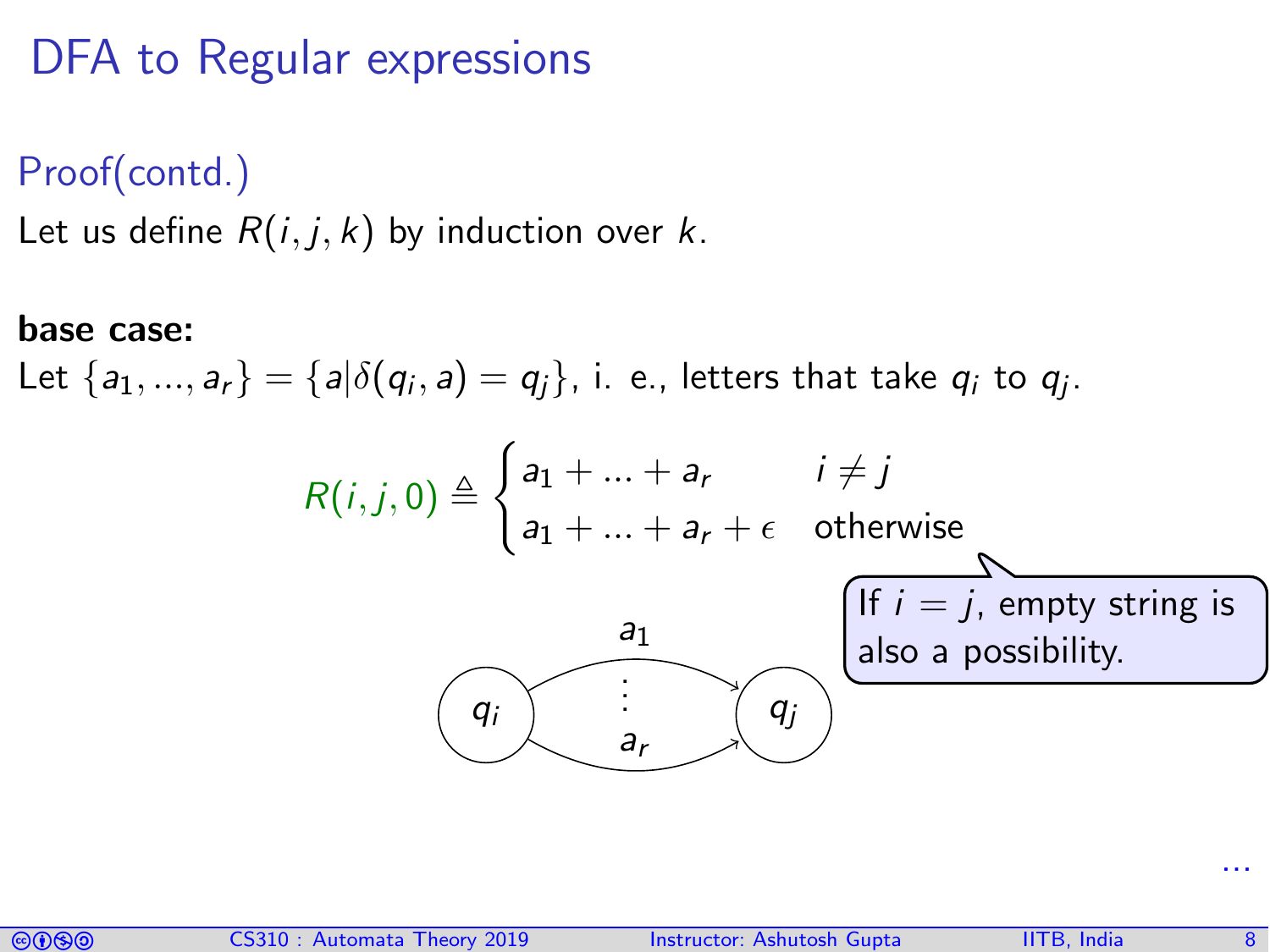### Proof(contd.)

### induction step:

By induction hypothesis, we have regular expressions for the paths upto  $k - 1$ . Let us consider the paths that also go via state  $q_k$ .



 $R(i, j, k) \triangleq R(i, j, k - 1) + R(i, k, k - 1)R(k, k, k - 1)^*R(k, j, k - 1)$ 

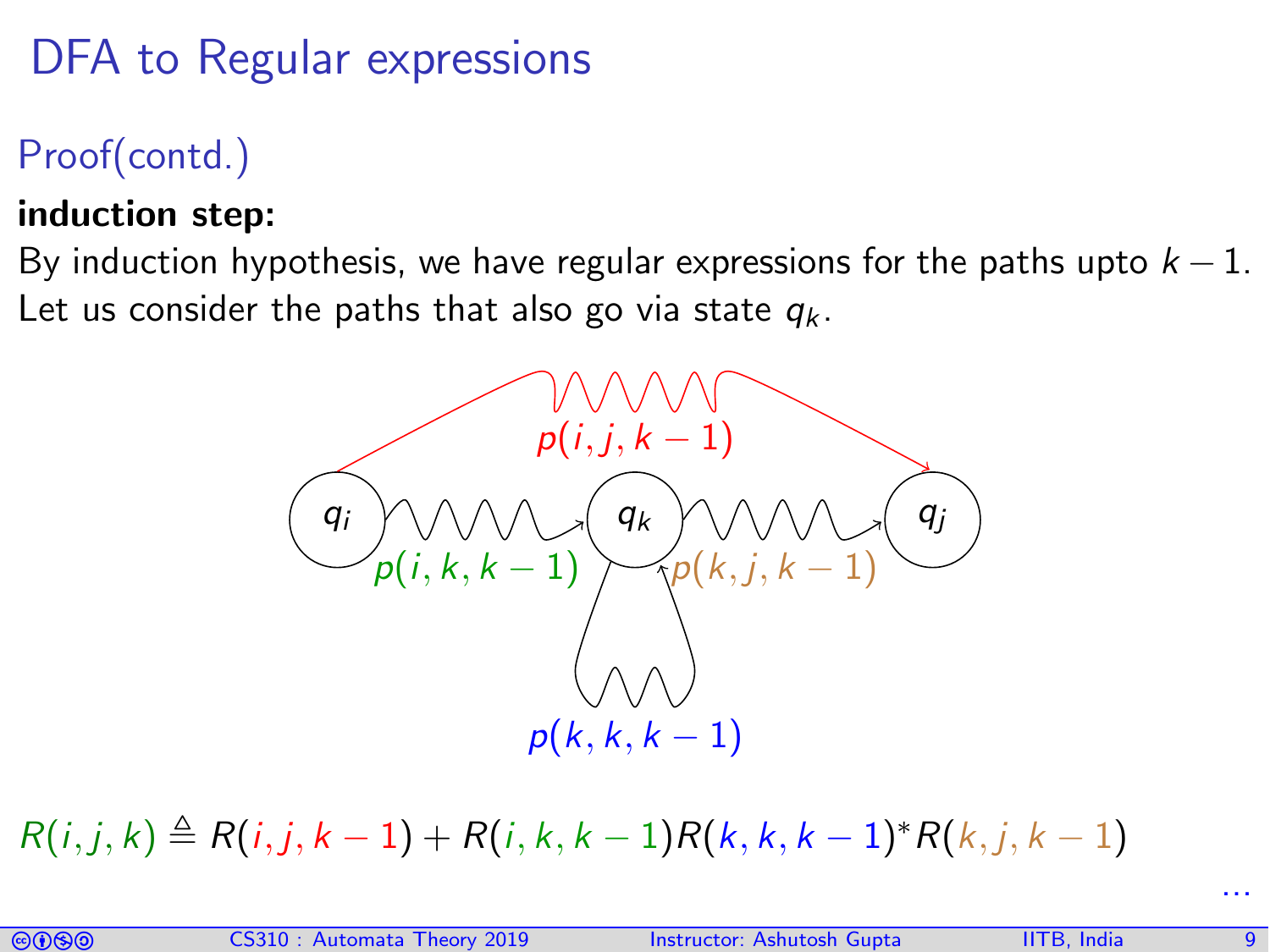Proof(contd.)

Let  $F = \{q_{j_1}, ..., q_{j_s}\}.$ 



The following regular expression will recognize  $L(A)$ 

$$
R(1, j_1, n) + \ldots + R(1, j_s, n)
$$

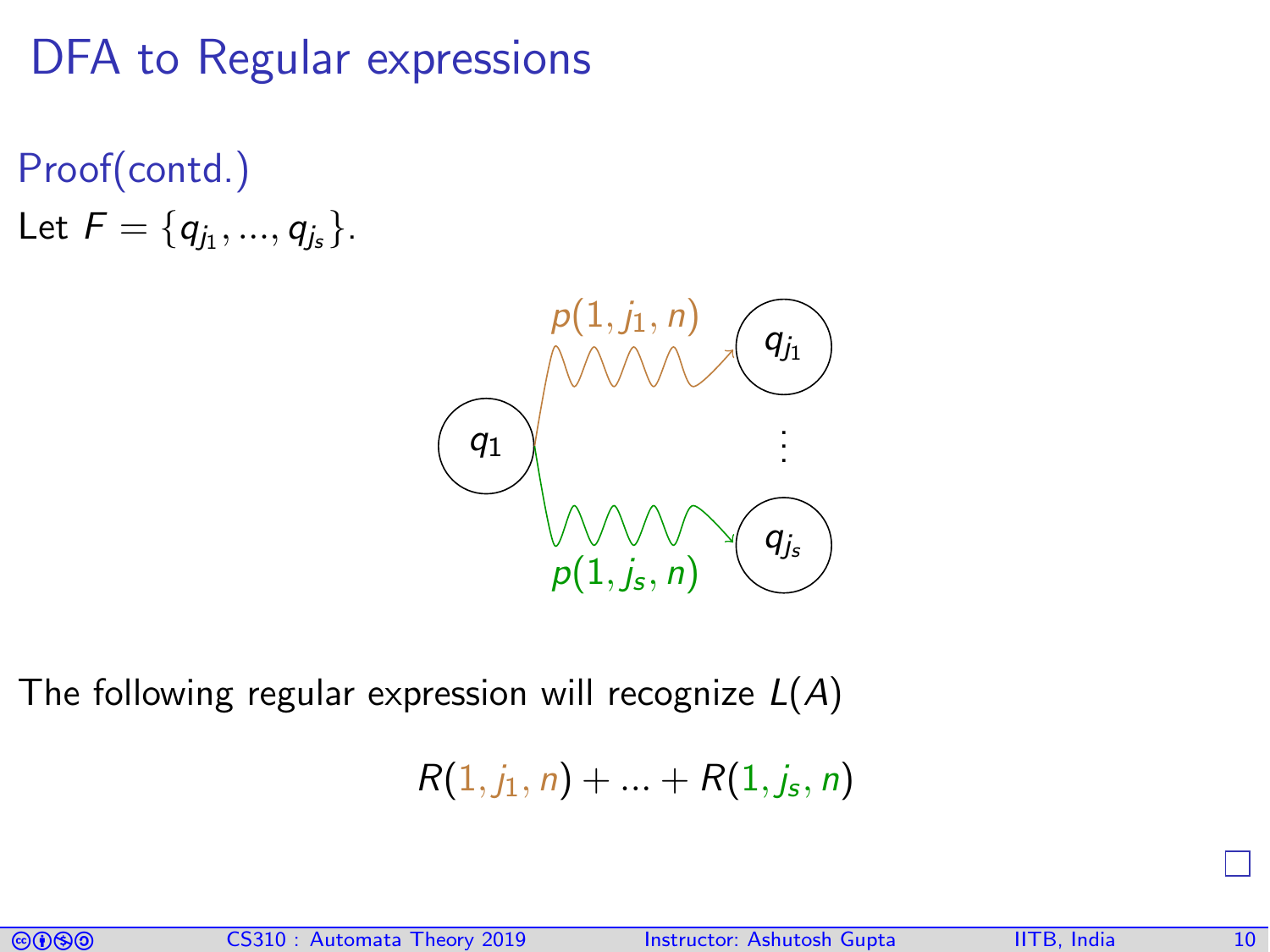Example : DFA to RE

### Example 7.1

### Consider the following DFA



$$
\begin{array}{ccc}\n1 & 0.1 & R(1,1,0) = \epsilon + 1 \\
R(2,2,0) = \epsilon + 0 + 1 \\
R(1,2,0) = \begin{array}{c}\n0 \\
0 \\
R(2,1,0) = \begin{array}{c}\n0 \\
0 \\
0\n\end{array}\n\end{array}
$$
\nBase cases

 $R(1, 2, 1) = R(1, 2, 0) + R(1, 1, 0)R(1, 1, 0)$ \* $R(1, 2, 0)$  $= 0 + (\epsilon + 1)(\epsilon + 1)^*0 = 1^*0$ 

 $R(2, 2, 1) = R(2, 2, 0) + R(2, 1, 0)R(1, 1, 0)R(1, 2, 0)$  $= \epsilon + 0 + 1 + \qquad \qquad \emptyset (\epsilon + 1)^* 0 \qquad \qquad = \epsilon + 0 + 1$ 

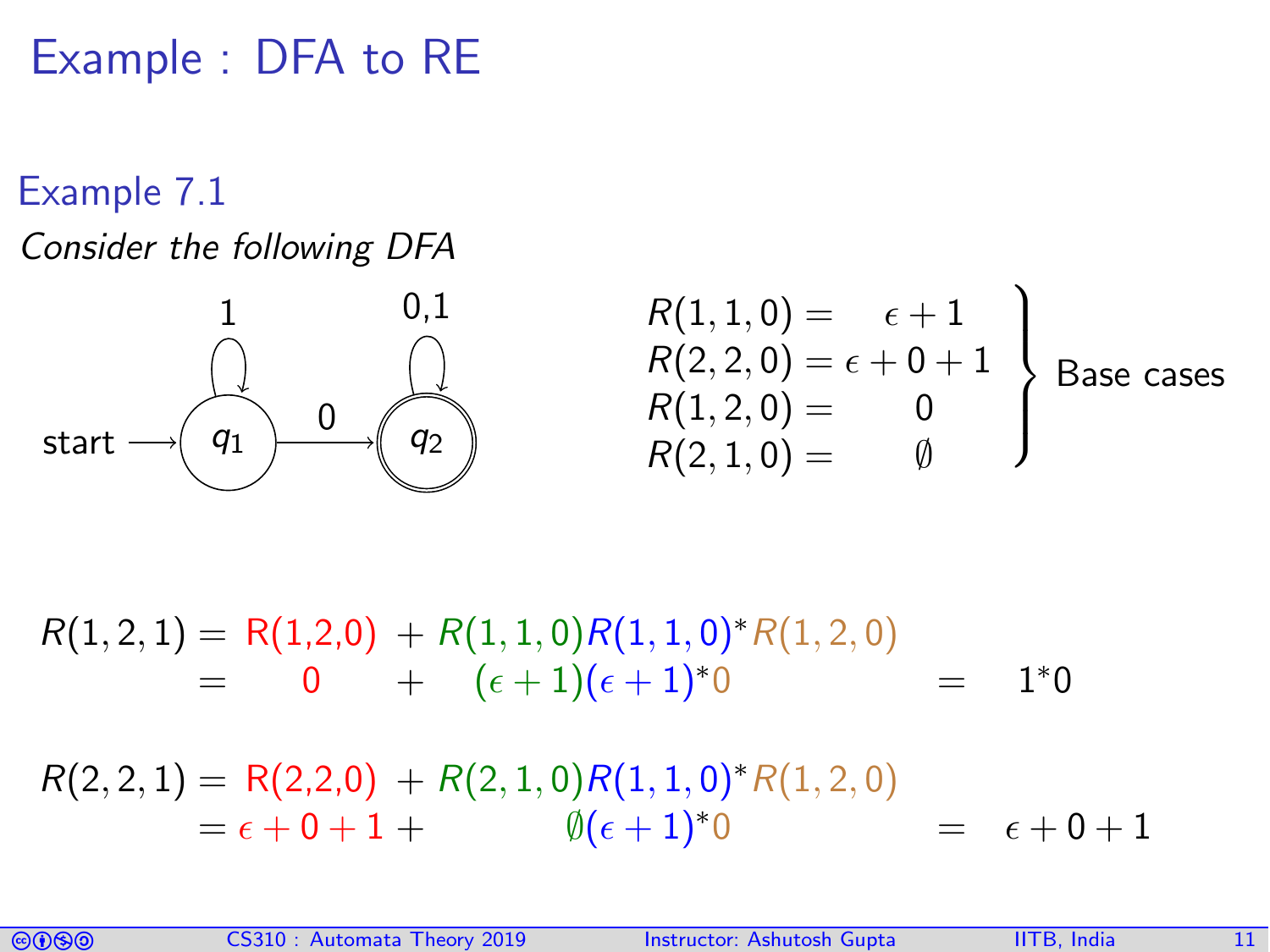### Example : DFA to RE(contd.)

$$
L(A) = R(1,2,2)
$$
  
= R(1,2,1) + R(1,2,1)R(2,2,1)\*R(2,2,1)  
= 1\*0 + 1\*0( $\epsilon$  + 0 + 1)\*( $\epsilon$  + 0 + 1)  
= 1\*0(0 + 1)\*

Exercise 7.2

Give the following expressions  $R(1,1,1) =$  $R(2, 1, 1) =$ 

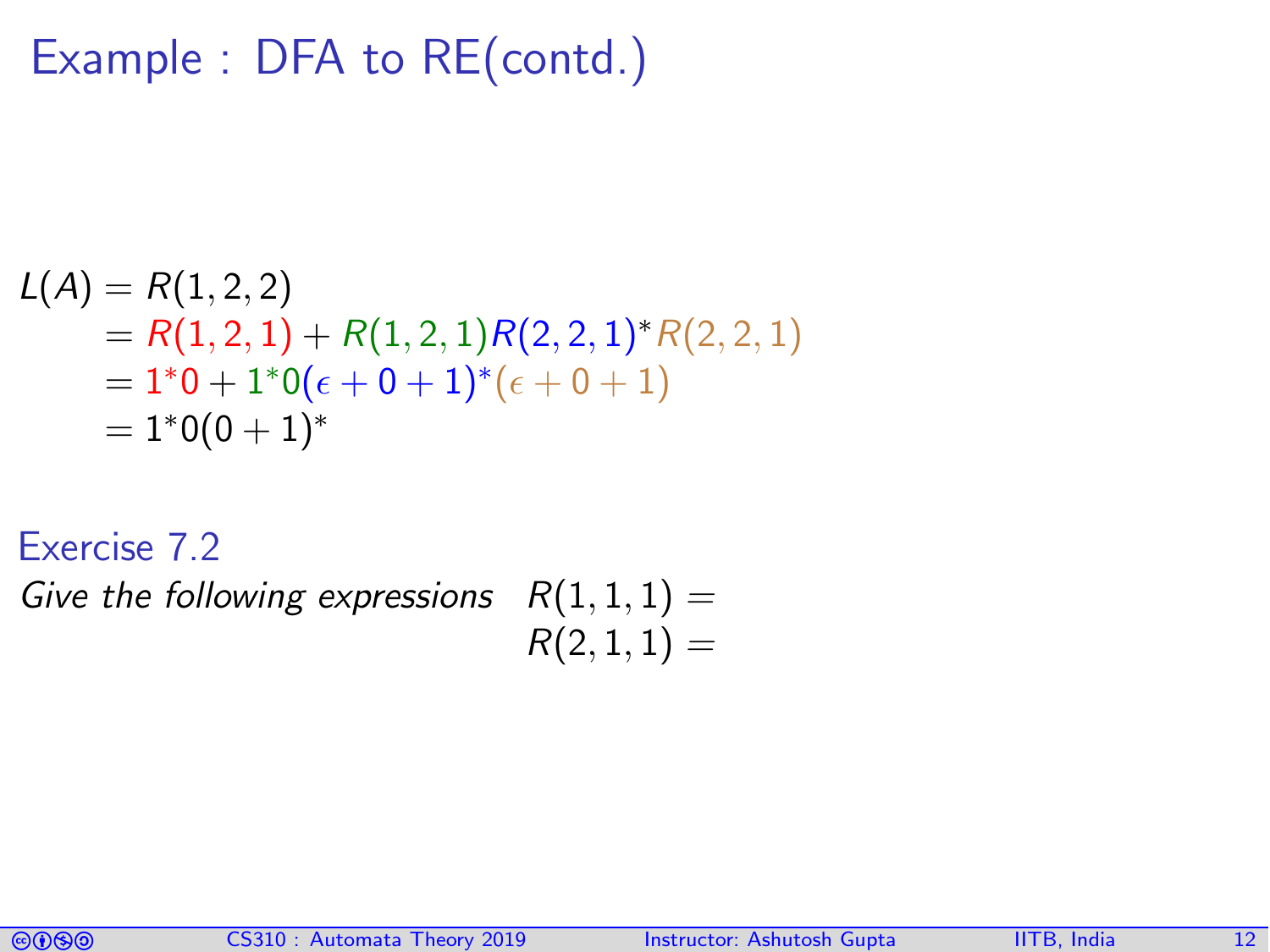### Topic 7.3

### <span id="page-12-0"></span>[Regular expressions to](#page-12-0)  $\epsilon$ -NFA

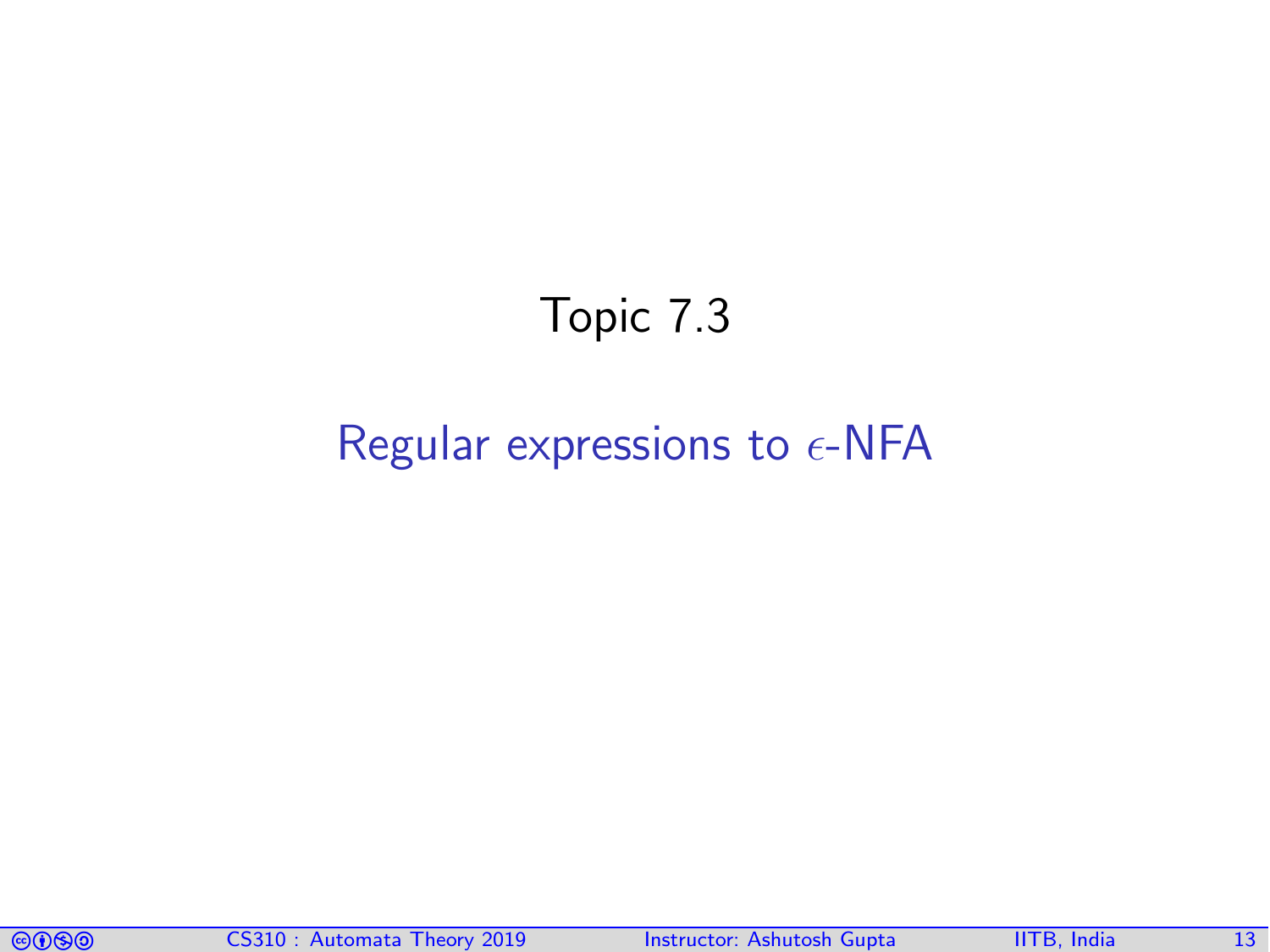### Regular expressions to  $\epsilon$ -NFA

Theorem 7.2

For a given RE R, there is an  $\epsilon$ -NFA A such that  $L(R) = L(A)$ .

**Proof** 

 $\blacktriangleright$   $\epsilon$  $\blacktriangleright$  0  $\blacktriangleright$  a

We have six constructors for RE.

Three of them are base cases

The other three are inductive

$$
\blacktriangleright R_1 + R_2
$$

$$
\blacktriangleright R_1R_2
$$

$$
\blacktriangleright R^*
$$

...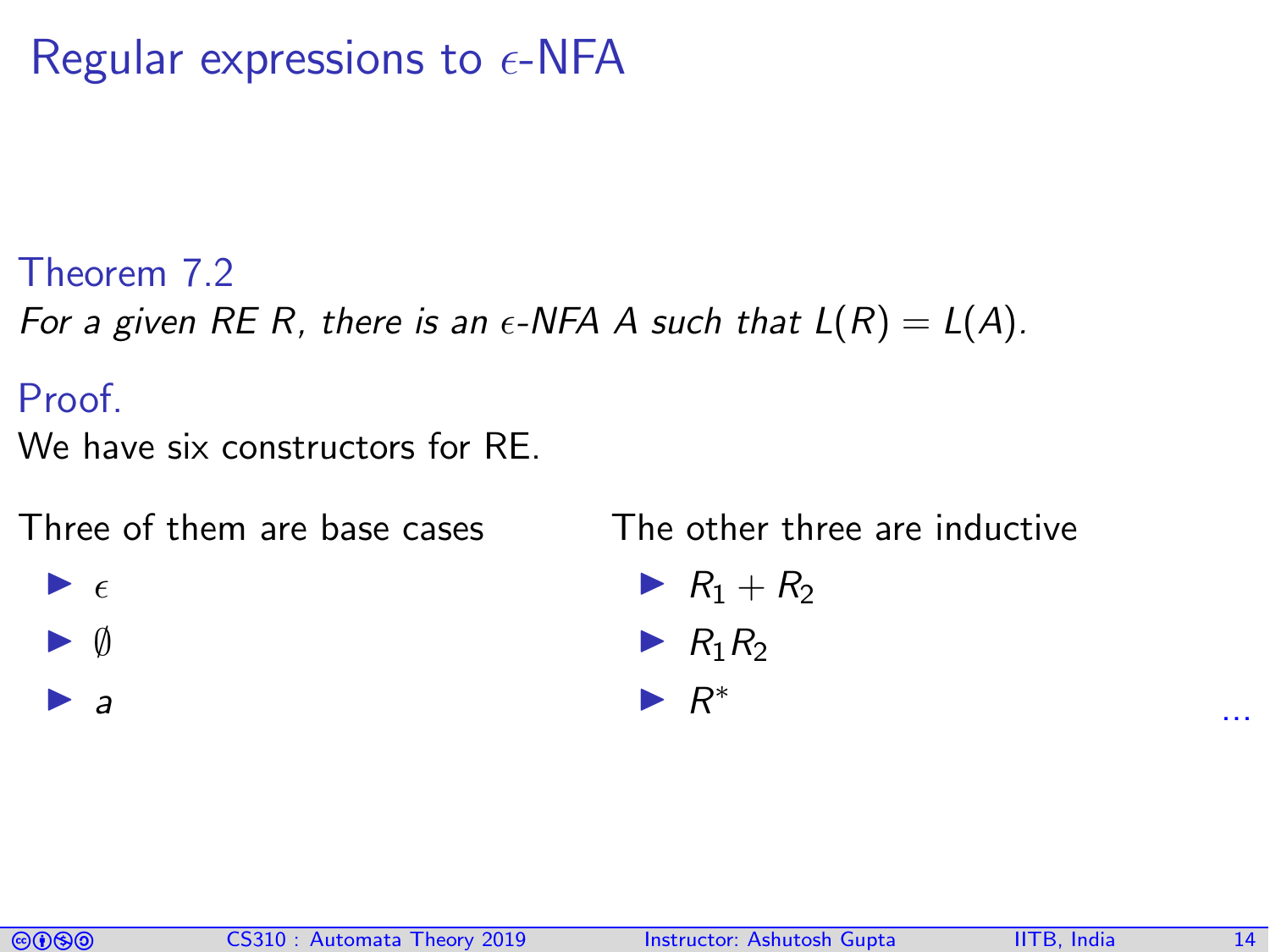Regular expressions to NFA II

- Proof(contd.)
- base case:  $\epsilon$ -NFAs for the base cases





...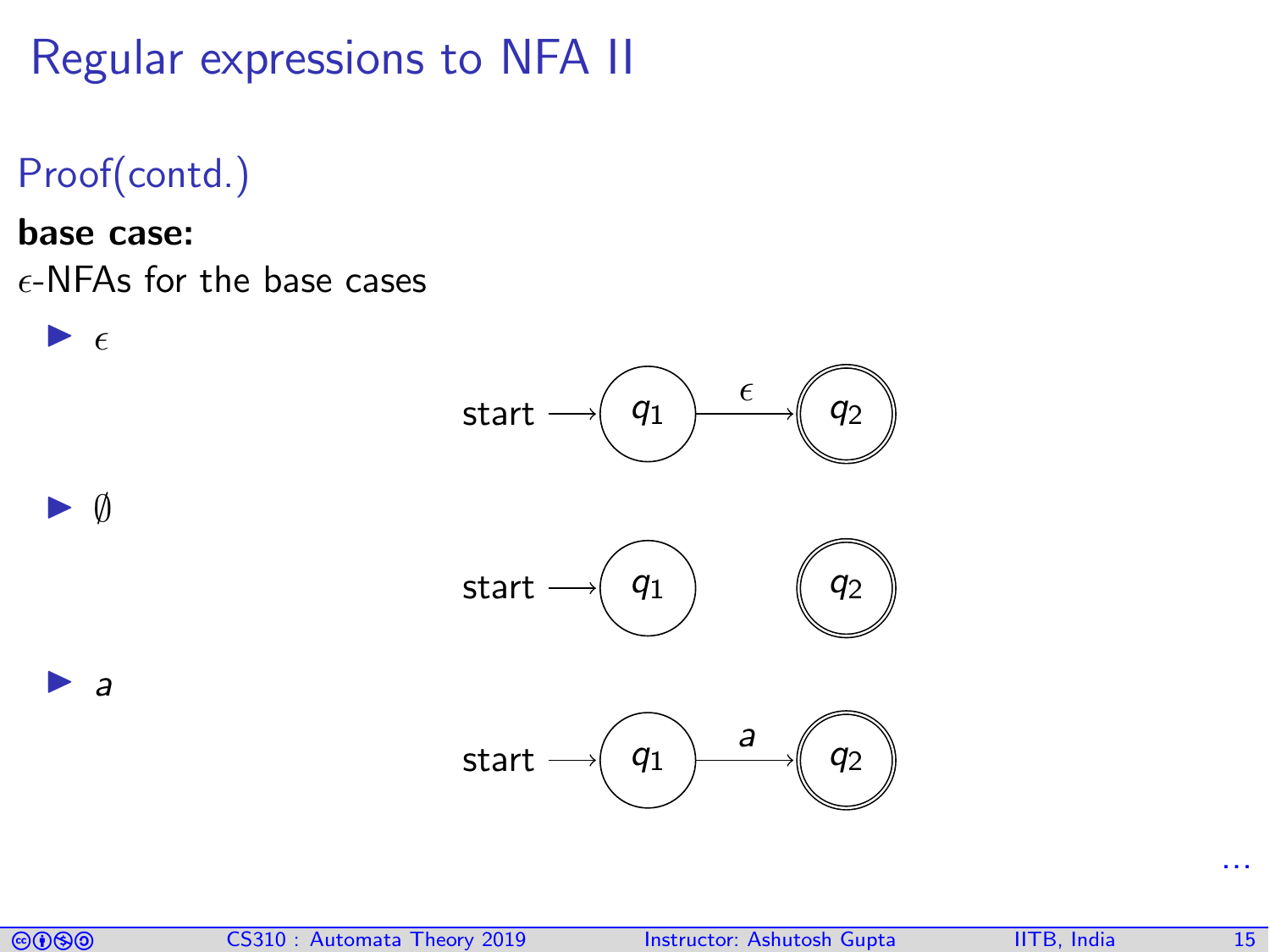# Regular expressions to NFA III

- Proof(contd.)
- induction step:
- $\epsilon$ -NFAs for the inductive constructors







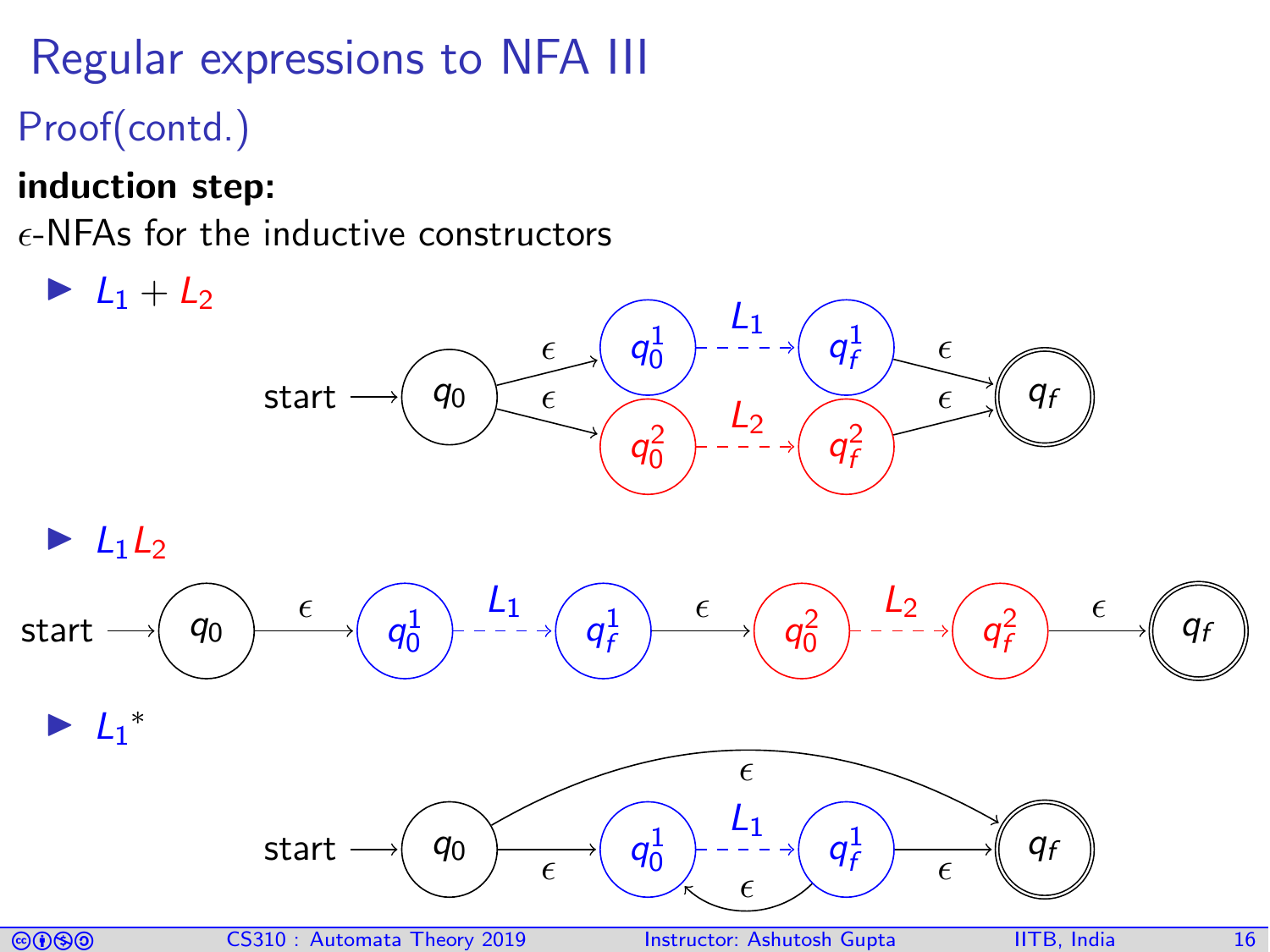### Example: RE to  $\epsilon$ -NFA

Example 7.2

Consider regular expression

 $(a+b)^*$ 

The following is the equivalent  $\epsilon$ -NFA.

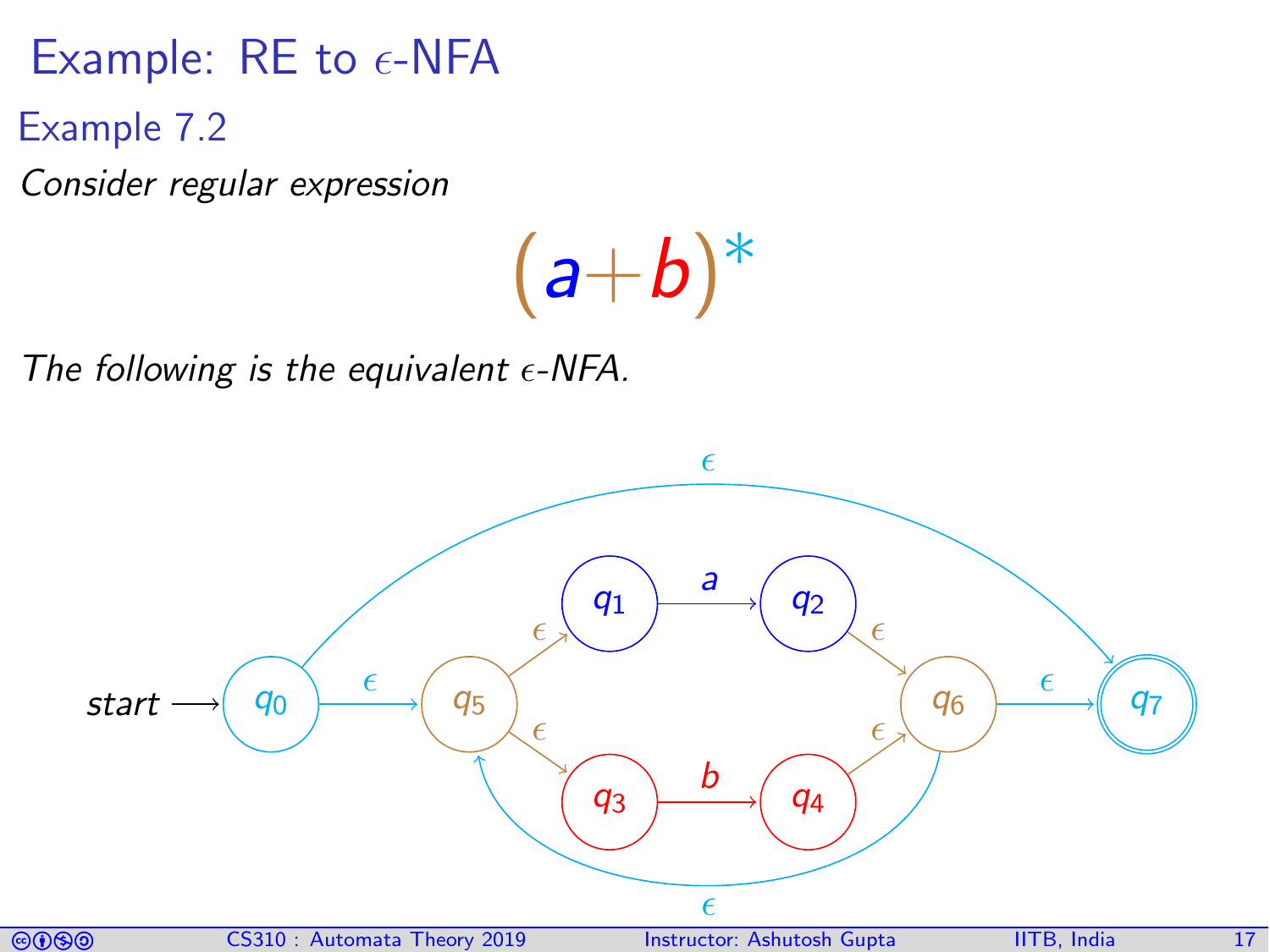### Complexity of the translation!

#### Exercise 7.3

What is the worst case size of  $\epsilon$ -NFA for an RE with n inductive operators?

Too many  $\epsilon$ -transitions are introduced!

We can easily remove them using the earlier algorithms.

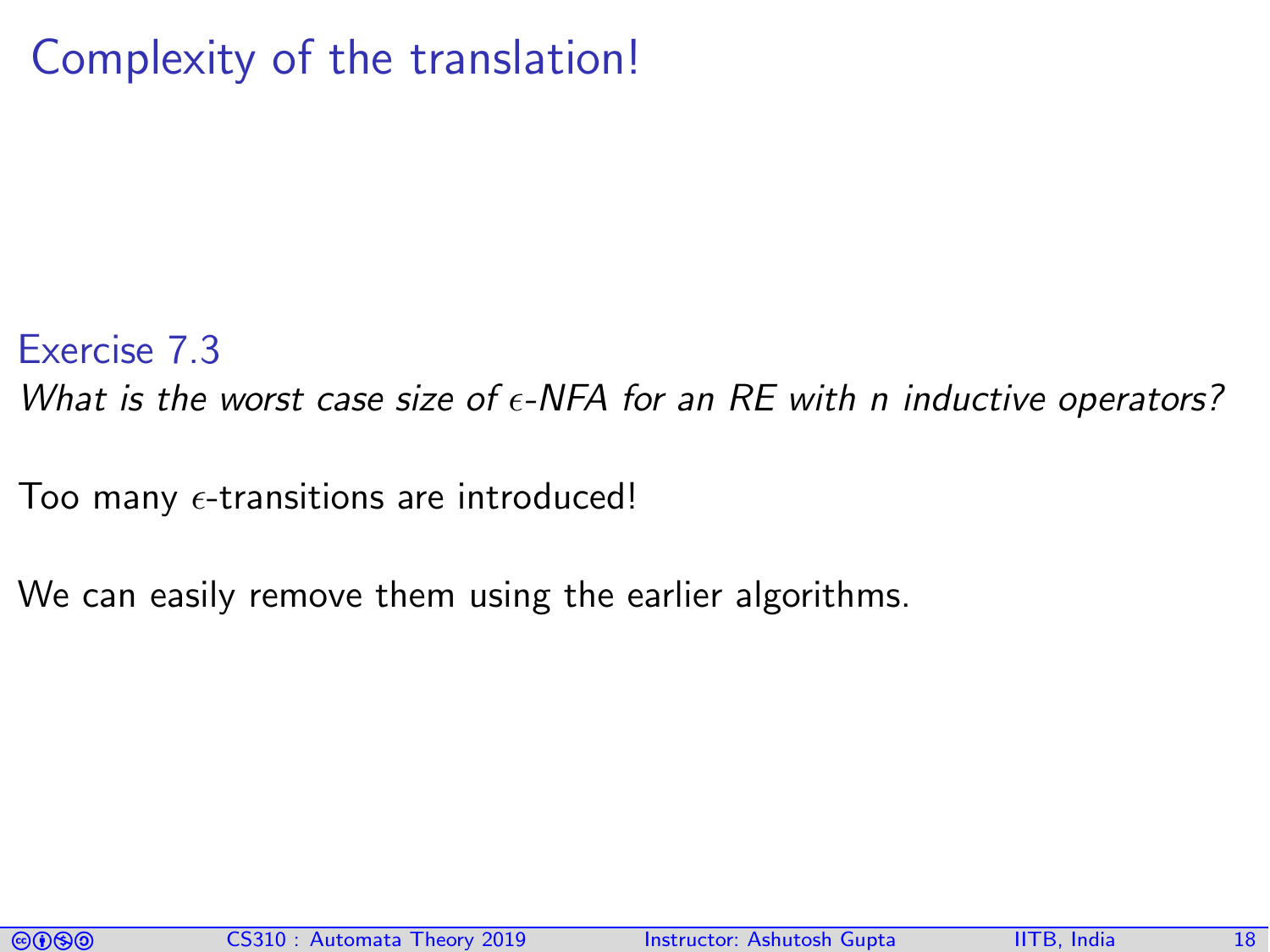Matching algorithm for regular expressions

Let us simplify the problem.

Let us match the longest prefix of a string against a given RE.

We can obtain NFA from RE without blowup.

Various implementations proceed different ways

- 1. DFA construction
- 2. NFA backtracking algorithm
- 3. In flight DFA (Thomson's method)

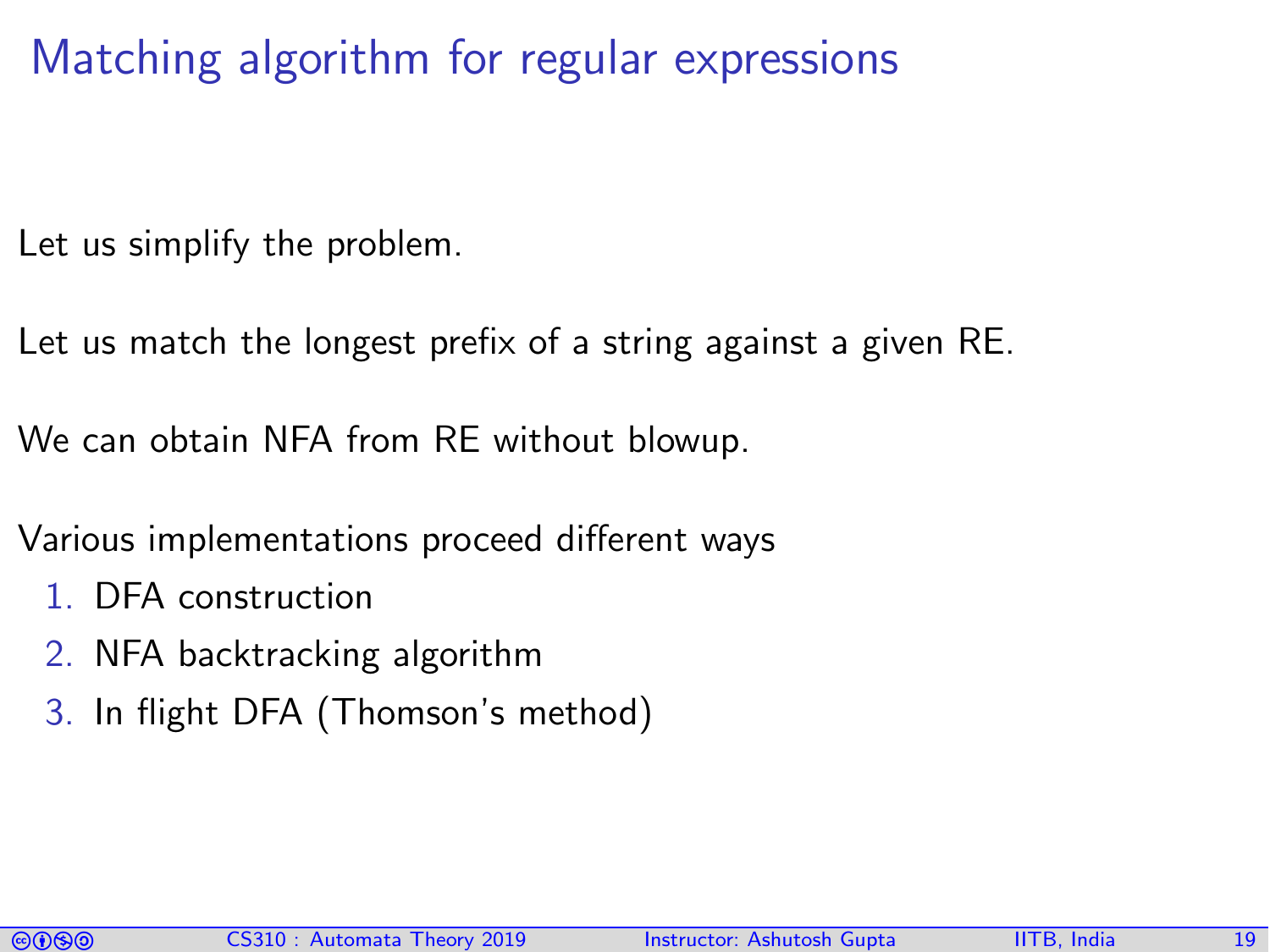### Method 1 : DFA construction

Construct DFA and run.

Upfront blowup, but matching is faster

Tools like, Awk use this.

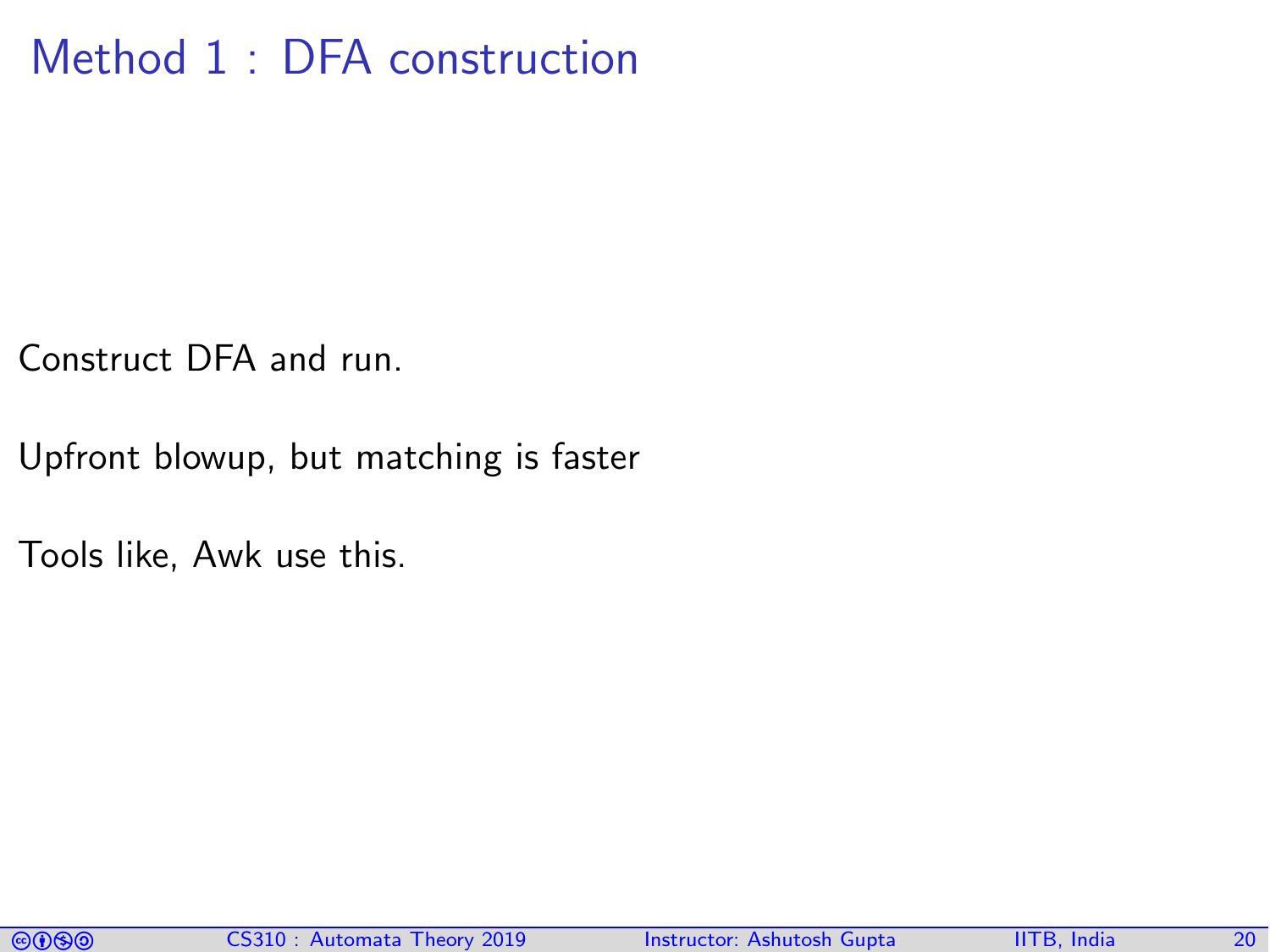### Method 2 : NFA backtracking algorithm

Backtracking algorithm.

- ▶ Run the NFA on the word
- $\triangleright$  Keep record of the backtracking points at each nondeterministic choice
- If the current run finishes with a match or not, backtrack to the latest nondeterministic choice.

Potential exponential backtracking.

Modern languages like default Python and Perl use this method.

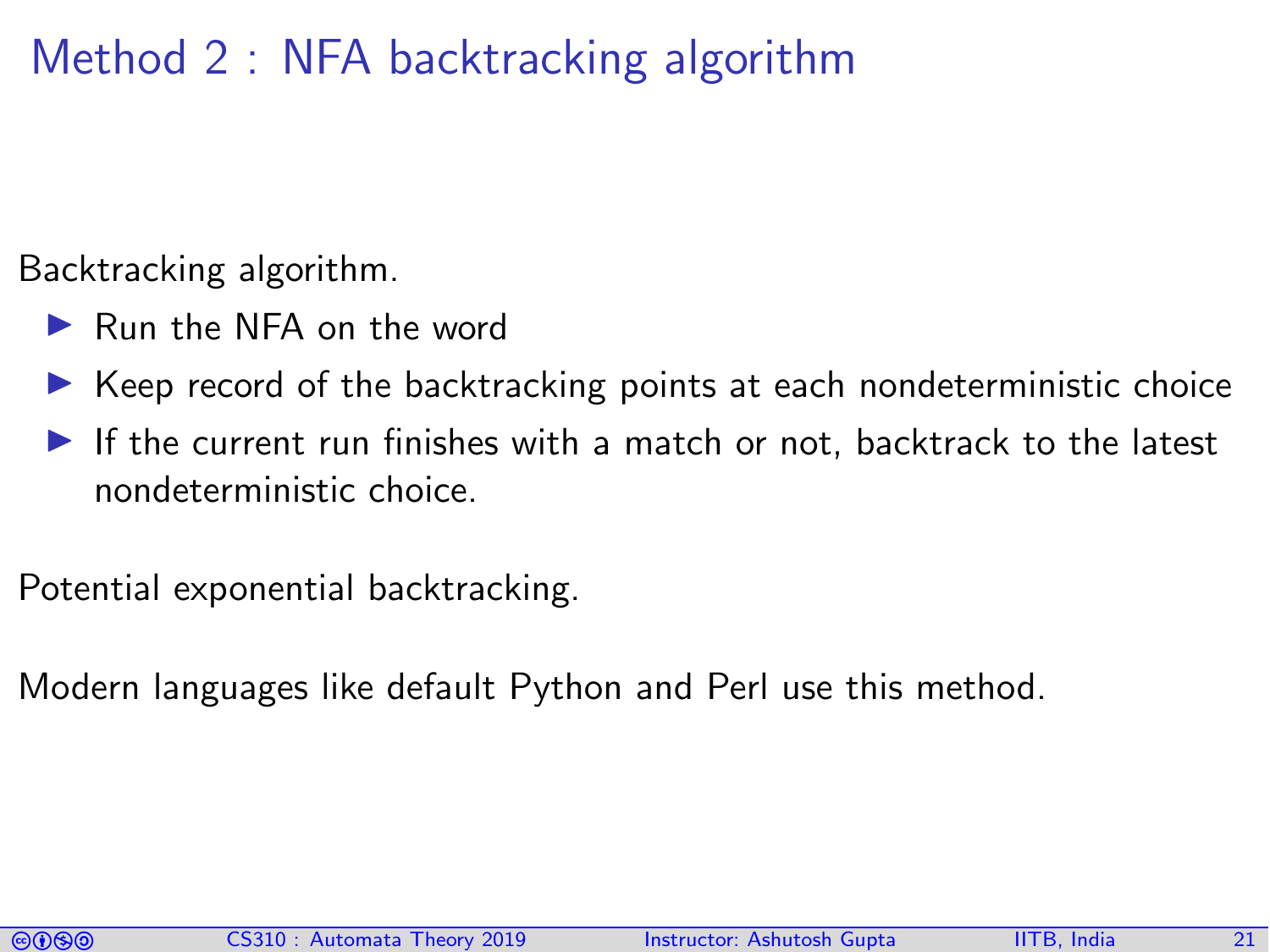## Method 3 : In flight DFA (Thomson's method)

Compute the extended transition as we read inputs.

$$
\hat{\delta}(q_0, \epsilon) \triangleq ECLOSE(\lbrace q \rbrace)
$$
  

$$
\hat{\delta}(q_0, wa) \triangleq \bigcup_{q' \in \hat{\delta}(q_0, w)} ECLOSE(\delta(q', a))
$$

Significantly, faster than the other methods. However, implementations become complex.

Exercise 7.4 How to obtain longest match?

Exercise 7.5

Extend the above method for unanchored matching, i.e., longest match that can start from anywhere.